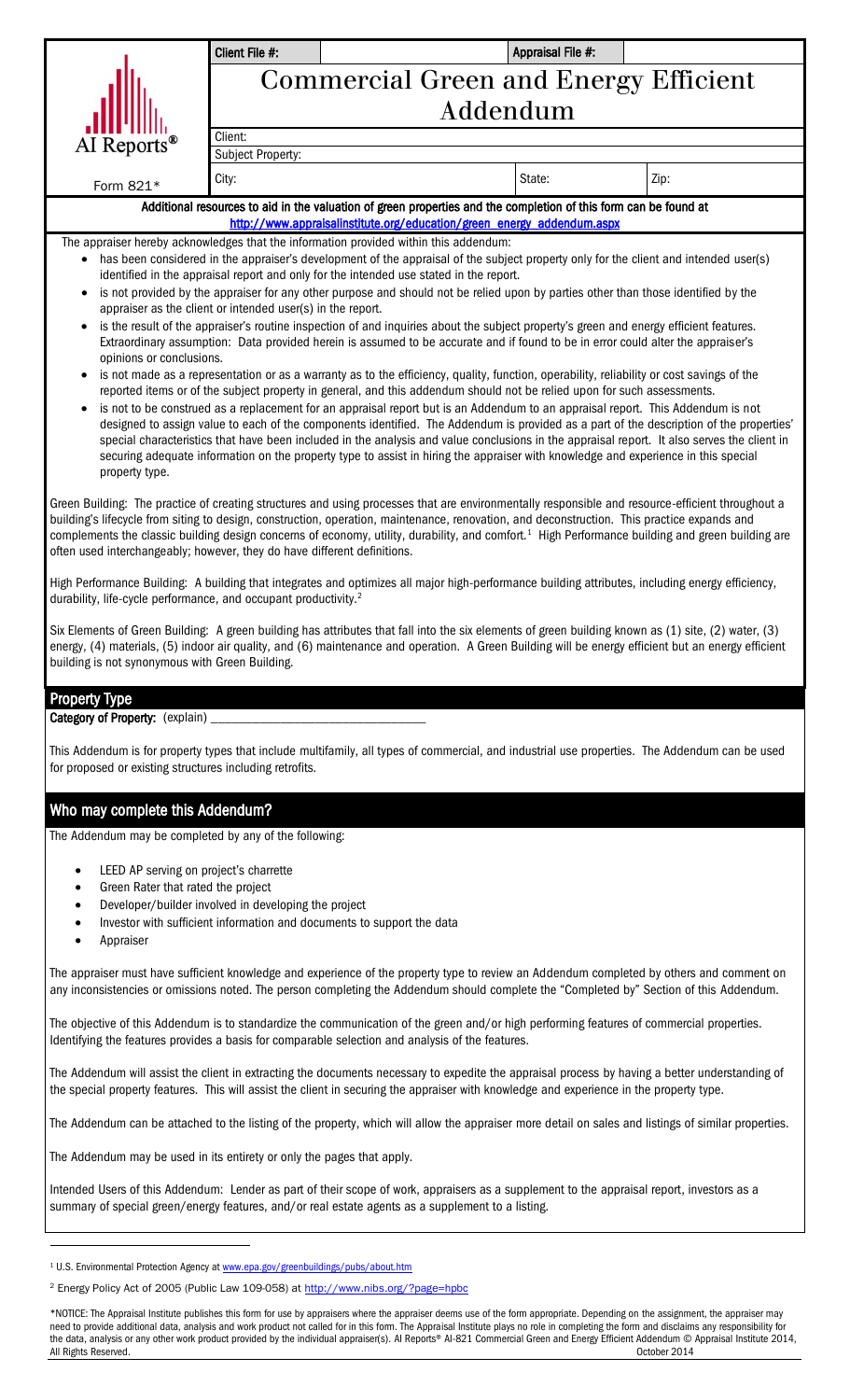| <b>Client:</b>           | Client File #:    |  |
|--------------------------|-------------------|--|
| <b>Subject Property:</b> | Appraisal File #: |  |

# Documentation to Appraiser

 The client should supply the qualified real estate appraiser with the following documents and information for analysis. This information should be supplied in advance of the appraisal bidding process to allow the appraiser full disclosure of the potential scope of work. Check the items that will be made available to the appraiser.

LEED checklist (if appropriate). Alternatively, if certified by another organization the checklist used by the certifier should be provided to the appraiser. (The checklist is the worksheet used by the green certified to award points for the green rating. The green score may be presented as a preliminary score on proposed construction and subject to a final inspection upon completion of construction. The appraiser should be presented with the final rating prior to the final inspection.) The checklist will address the six elements of green building identified earlier in this Addendum.

Comment: This document assists the appraiser in understanding the shade of green and areas that received most points. For instance, a commissioned building will have a checklist used by the rater. The checklist is extremely useful in documenting the details on the subject property. The checklist will address in detail the materials element that appraisers may not be qualified to identify.

A property may be green but not have a green third party certification. The green features must be documented and presented to the appraiser. The valuation is of the construction and not the certification; therefore, if the property possesses green features it should be appraised for the features it possesses.

2. Contact information for details of green, (LEED consultant, architect(s), builder, charrette member, and engineer) Comment: This will help inform the appraiser about the components and makeup of the building. An appraiser should expect to receive all pertinent information from all parties of a transaction.

### 3. Energy modeling results (or Third Party Energy Ratings for Residential)

Comment: The energy modeling results can be critical in analyzing cost implications due to various green energy strategies or components. The appraiser should verify that the projections used are realistic and that they fit the manner in which the facility will be used. The greatest risk with energy modeling is that the projections employed do not fit actual building use and will result in an under- or overestimate of utility costs. The energy modeling should provide an estimated energy savings. (A cost benefit analysis and/or engineering modeling report may explain the choice and benefit of the systems used.)

#### 4. Plans and specifications

Comment: Even in an existing building, these documents should be made available if possible. Specifications should include product descriptions from manufacturers. This helps inform the appraiser what is actually found at the property. If the property is proposed or new construction, the builder should provide the cost breakdown of the property.

#### 5. Intended goals of construction or retrofit

Comment: If the subject is an existing building that has been upgraded or retrofitted, it is necessary to have basically the same discussions regarding intended goals, projections, etc. Once the validity of the energy modeling projections is established, the appraiser can make projections about projected energy savings.

### 6. Commissioning Report (for high performance building systems and/or solar photovoltaic systems)

Comment: Commissioning is a third-party verification process used to evaluate whether the systems are designed, installed, functionally tested, and capable of being operated and maintained to perform in conformity with the owner's project requirements. This process is viewed by a number of institutional investors as a prime mechanism of risk mitigation. This factor should be considered when comparing the subject with its competitive set. The nature and extent of the commissioning process should be considered in the risk analysis.

### 7. Tenant leases

Comment: Among other things, this is important to analyze who benefits from energy efficient improvements – the owner or tenant. It is also helpful to determining whether the leases within the building are similar to and competitive with those signed at the comparable properties. In the area of green strategies, innovations in tenant improvements (TIs) and space design may impact longer-term costs and result in potential savings. There could be reduced downtime between leases and construction and material costs, as well asreduced risk levels associated with space delivery and construction—depending upon the strategies, design, and components used.

### 8. Incentives (such as property tax rebates, utility rebates or incentives: public sector, private sector or utility)

Comment: Where incentives are substantially monetary in nature or result in monetary, direct, and exclusive benefits to the project or owner, there is a good chance that the market value of the real property may be affected. The appraiser should be prepared to understand and address the contributory value of incentives. The impact of rebates and incentives should be considered in all three approaches to value, as appropriate. The availability and duration of the incentive should be examined and appropriately incorporated into the relevant approaches. Rebates and incentives should not be confused with income tax effects, such as accelerated depreciation, federal Investment Tax Credits (ITC), or Renewable Energy Credits (RECs) which are generally not considered part of the real property for a market value appraisal. Tax effects may have a material influence on the financial feasibility of a project but care should be exercised to separate income tax effects that accrue to the ownership entity from rebates and incentives that accrue to the real property.

### 9. Financing Benefits/Burdens

Comment: This is important to determining the extent that a discrete loan that stays with the upgrade package may be below or above market and attractive or unattractive to assume. The appraiser should also balance the non-financial attributes of the green project to determine how many, if any, property rights are burdened. Financing products such as PACE (Property Assessed Clean Energy) may reflect a priority lien to the first mortgage, similar to a bond assessment, and typically survive ownership transfers of the property. Appraisers and their clients should consider how to address and report the impact of such financing when developing the Scope of Work.

### 10. Operating Expenses.

Comment: Operating expenses – both historical and pro-forma – are important to understanding the ongoing operating expense impacts of a green or high performance property. In addition to the typical two or three years of operating expenses, appraisers and their clients may require more detailed reporting of individual expenses.

\*NOTICE: The Appraisal Institute publishes this form for use by appraisers where the appraiser deems use of the form appropriate. Depending on the assignment, the appraiser may need to provide additional data, analysis and work product not called for in this form. The Appraisal Institute makes no representations, warranties or guarantees as to, and assumes no responsibility for, the data, analysis or work product provided by the individual appraiser(s) in the specific contents of the AI Reports®. AI Reports® AI-821 Commercial Green and Energy Efficient Addendum © Appraisal Institute 2014, All Rights Reserved **Department Construction** October 2014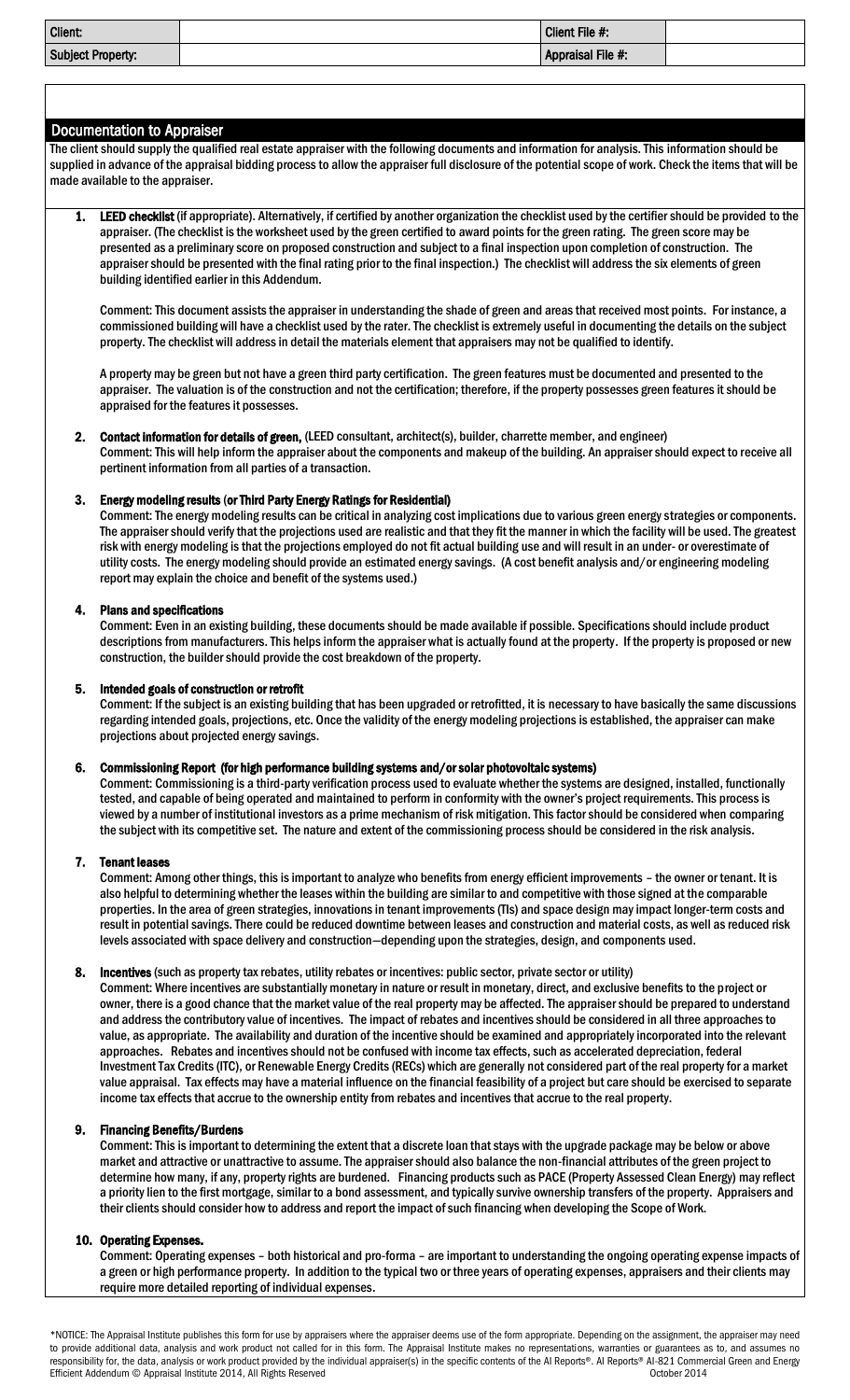| Client:           | Client File #:    |  |
|-------------------|-------------------|--|
| Subject Property: | Appraisal File #: |  |

|                                       |                          | Certification or Verification of Green or Energy Efficient Features                                                                                                                                                                                             |
|---------------------------------------|--------------------------|-----------------------------------------------------------------------------------------------------------------------------------------------------------------------------------------------------------------------------------------------------------------|
| <b>Certification Program</b>          | <b>USGBC</b>             | <b>Certifying Organization:</b>                                                                                                                                                                                                                                 |
|                                       | <b>LEED®</b>             | http://www.usgbc.org/leed/certification                                                                                                                                                                                                                         |
| and Ratings                           |                          | $\Box$ Core & Shell Only $\Box$ Interior Design                                                                                                                                                                                                                 |
|                                       |                          | □ LEED for Existing Buildings: Operations & Maintenance                                                                                                                                                                                                         |
| Attach the rating                     |                          |                                                                                                                                                                                                                                                                 |
| worksheet that                        |                          | $\begin{tabular}{l l l} $\Box$ Other. \quad \quad & \quad \quad & \quad \quad & \quad \quad \\ \hline \textbf{Year Certified: } $\hspace{-.5em}\Box$ & $\hspace{-.5em}\Box$ Report Attached or $\hspace{-.5em}\Box$ Certification viewed on site \end{tabular}$ |
| provides the ratings                  |                          |                                                                                                                                                                                                                                                                 |
| for each element to                   |                          | <b>Rating:</b> $\Box$ LEED Certified: $\Box$ LEED Silver $\Box$ LEED Gold $\Box$ LEED Platinum                                                                                                                                                                  |
| provide a better                      |                          | □ Describe Score If not listed:<br>□ Describe Score If not listed:                                                                                                                                                                                              |
| understanding of the<br>features. The | Green                    | <b>Certifying Organization:</b>                                                                                                                                                                                                                                 |
| worksheet will assist                 | Globes <sup>®</sup>      | $\ast$                                                                                                                                                                                                                                                          |
| in comparing the                      |                          | *Define rating system                                                                                                                                                                                                                                           |
| subject to sales rated                |                          | http://www.greenglobes.com                                                                                                                                                                                                                                      |
| by different                          |                          |                                                                                                                                                                                                                                                                 |
| organizations.                        |                          | Year Certified: $\Box$ $\Box$ Report Attached or $\Box$ Certification viewed on site                                                                                                                                                                            |
|                                       |                          |                                                                                                                                                                                                                                                                 |
|                                       |                          |                                                                                                                                                                                                                                                                 |
|                                       | Energy Star®             | □ Energy Star®                                                                                                                                                                                                                                                  |
|                                       |                          | http://www.energystar.gov/buildings/about-us                                                                                                                                                                                                                    |
|                                       |                          |                                                                                                                                                                                                                                                                 |
|                                       |                          | Year Certified: $\Box$ $\Box$ Report Attached or $\Box$ Certification viewed on site                                                                                                                                                                            |
|                                       |                          |                                                                                                                                                                                                                                                                 |
|                                       |                          |                                                                                                                                                                                                                                                                 |
|                                       | Home                     | □ Home Innovation Research Labs (NGBS)*                                                                                                                                                                                                                         |
|                                       | Innovation               | http://www.homeinnovation.com/green *Define rating system                                                                                                                                                                                                       |
|                                       | <b>Research</b>          |                                                                                                                                                                                                                                                                 |
|                                       | Labs (NGBS)              |                                                                                                                                                                                                                                                                 |
|                                       |                          |                                                                                                                                                                                                                                                                 |
|                                       |                          |                                                                                                                                                                                                                                                                 |
|                                       |                          | Year Certified: ________ □ Report Attached or □ Certification viewed on site                                                                                                                                                                                    |
|                                       |                          |                                                                                                                                                                                                                                                                 |
|                                       |                          | <b>Version:</b> $\Box$ NGBS 2008 $\Box$ NGBS 2012 $\Box$ NGBS 2015 $\Box$ NGBS _______(year)                                                                                                                                                                    |
|                                       |                          | <b>Rating:</b> □ NGBS Bronze □ NGBS Silver □ NGBS Gold □ NGBS Emerald                                                                                                                                                                                           |
|                                       |                          |                                                                                                                                                                                                                                                                 |
|                                       |                          |                                                                                                                                                                                                                                                                 |
|                                       | <b>Other Green</b>       |                                                                                                                                                                                                                                                                 |
|                                       | Certifying               |                                                                                                                                                                                                                                                                 |
|                                       | Organization             |                                                                                                                                                                                                                                                                 |
|                                       |                          |                                                                                                                                                                                                                                                                 |
|                                       |                          | Year Certified: ________ □ Report Attached or □ Certification viewed on site                                                                                                                                                                                    |
|                                       |                          |                                                                                                                                                                                                                                                                 |
|                                       |                          |                                                                                                                                                                                                                                                                 |
|                                       |                          |                                                                                                                                                                                                                                                                 |
|                                       |                          |                                                                                                                                                                                                                                                                 |
| <b>Additions</b>                      |                          | Explain any additions or changes made to the structure since it was certified:                                                                                                                                                                                  |
|                                       |                          |                                                                                                                                                                                                                                                                 |
|                                       |                          |                                                                                                                                                                                                                                                                 |
|                                       |                          |                                                                                                                                                                                                                                                                 |
|                                       |                          |                                                                                                                                                                                                                                                                 |
|                                       |                          |                                                                                                                                                                                                                                                                 |
|                                       |                          | Do changes require recertification to verify rating is still applicable? $\Box$ Yes $\Box$ No                                                                                                                                                                   |
| <b>Recycle Programs</b>               | □ Tenant Recycle Program | □ Green Operations & Management                                                                                                                                                                                                                                 |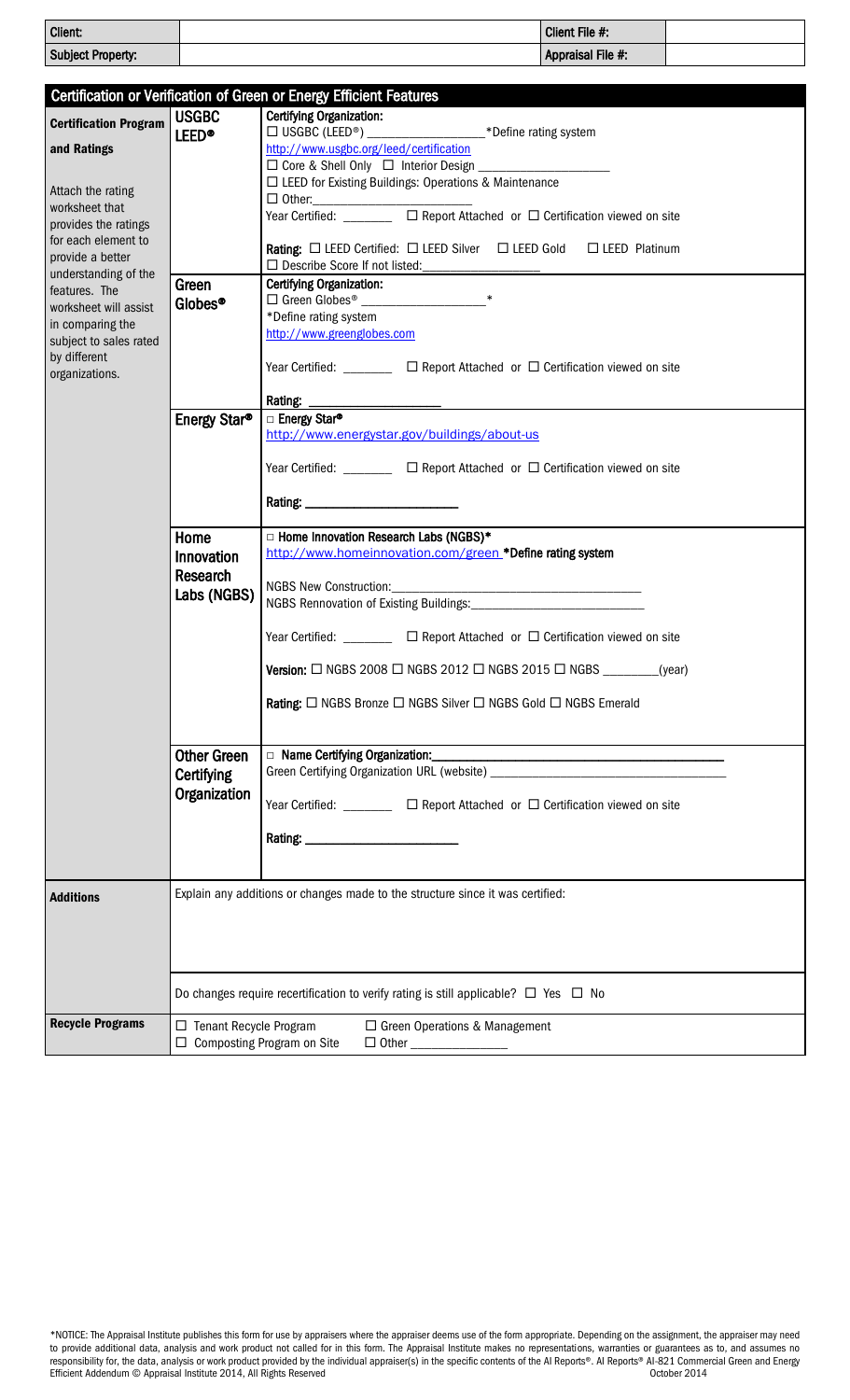| <b>Client:</b>           | Client File #:    |  |
|--------------------------|-------------------|--|
| <b>Subject Property:</b> | Appraisal File #: |  |

| <b>Comments</b><br>The worksheets will<br>provide a review of all<br>categories and<br>address the six  | If a property is built green but not formally certified, it still deserves proper description and analysis to value the features.<br>The market analysis is of the structure's physical, economic, and locational attributes and not an analysis of its label<br>alone. If no formal certification was obtained but the structure has green attributes, please describe in this area. |
|---------------------------------------------------------------------------------------------------------|---------------------------------------------------------------------------------------------------------------------------------------------------------------------------------------------------------------------------------------------------------------------------------------------------------------------------------------------------------------------------------------|
| elements of green<br>building identified on<br>the previous page of<br>this Addendum.                   |                                                                                                                                                                                                                                                                                                                                                                                       |
| The worksheet will<br>more specifically<br>identify the green<br>materials included in<br>the property. |                                                                                                                                                                                                                                                                                                                                                                                       |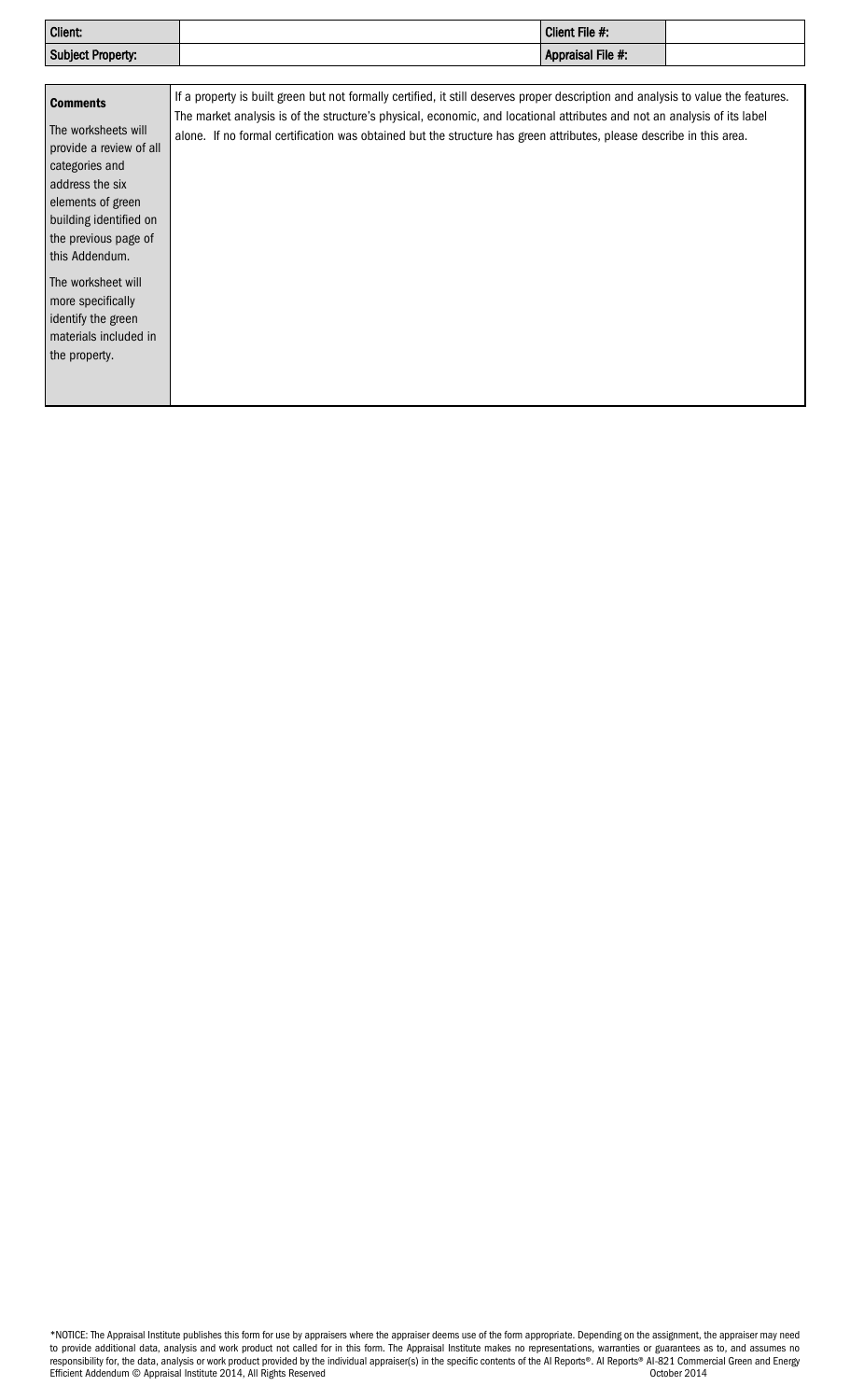| Client:           | Client File #:    |  |
|-------------------|-------------------|--|
| Subject Property: | Appraisal File #: |  |

| <b>Site Element</b>                      |                                                                                                                   |                                                                                                                                                                                                                                                               |                                                                                                                             |                                    |  |  |  |  |
|------------------------------------------|-------------------------------------------------------------------------------------------------------------------|---------------------------------------------------------------------------------------------------------------------------------------------------------------------------------------------------------------------------------------------------------------|-----------------------------------------------------------------------------------------------------------------------------|------------------------------------|--|--|--|--|
|                                          | The following items are considered within the appraised value of the subject property:                            |                                                                                                                                                                                                                                                               |                                                                                                                             |                                    |  |  |  |  |
| <b>Walk Score</b>                        | Score                                                                                                             |                                                                                                                                                                                                                                                               | http://www.walkscore.com                                                                                                    |                                    |  |  |  |  |
| <b>Public Transportation</b>             | □ Bus - Distance: _____ Blocks<br>Transit Score<br>http://www.walkscore.com                                       |                                                                                                                                                                                                                                                               | □ Train - Distance: _________ Blocks                                                                                        | □ Subway - Distance: ______ Blocks |  |  |  |  |
| <b>Site</b>                              | Orientation - front faces:<br>$\Box$ East/West $\Box$ North/South                                                 |                                                                                                                                                                                                                                                               | Landscaping: □ Water Efficient<br>$\Box$ Built on brownfield<br>$\Box$ Wetlands - acres:                                    | $\Box$ Native $\Box$               |  |  |  |  |
| <b>On Site Water</b><br><b>Retention</b> | □ Dry Pond (size) _________ Acres<br>□ Wet Pond (size) ________ Acres<br>$\Box$ Rain Garden $\Box$ Vegetated Roof |                                                                                                                                                                                                                                                               | $\Box$ Drip Irrigation $\Box$ Smart Irrigation Controllers<br>$\Box$ Irrigation supplied by wet pond or onsite water source |                                    |  |  |  |  |
| <b>Parking</b>                           | $\Box$ Permeable pavement                                                                                         | $\Box$ On site _____spaces ____/1,000 SF $\Box$ Parking spaces reduced based on public transportation proximity<br>□ Public parking garage or lot _______ blocks from property<br>$\Box$ Surface material $\Box$<br>(pervious concrete, grass, gravel, shell) |                                                                                                                             |                                    |  |  |  |  |
| <b>Comments</b>                          |                                                                                                                   |                                                                                                                                                                                                                                                               |                                                                                                                             |                                    |  |  |  |  |
|                                          |                                                                                                                   |                                                                                                                                                                                                                                                               |                                                                                                                             |                                    |  |  |  |  |

| <b>Water Element</b>                     |                                                                                                                                                 |
|------------------------------------------|-------------------------------------------------------------------------------------------------------------------------------------------------|
| $\Box$ Reclaimed Water System (Explain): | $\Box$<br>Waterless urinals                                                                                                                     |
|                                          | $\Box$ Low flow or sensor water fixtures                                                                                                        |
| $\Box$ Greywater reuse system            | $\Box$ Cistern - Size: ____________ Gallons for irrigation                                                                                      |
| $\Box$ WaterSense <sup>®</sup> fixtures  | Rain Barrels Provide Irrigation<br>⊔                                                                                                            |
|                                          |                                                                                                                                                 |
|                                          |                                                                                                                                                 |
|                                          | Comments: Identify other features that may be included in the element of water that have not been identified under the Site or Water Efficiency |
| Sections.                                |                                                                                                                                                 |
|                                          |                                                                                                                                                 |
|                                          |                                                                                                                                                 |
|                                          |                                                                                                                                                 |
|                                          |                                                                                                                                                 |
|                                          |                                                                                                                                                 |
|                                          |                                                                                                                                                 |
|                                          |                                                                                                                                                 |
|                                          |                                                                                                                                                 |
|                                          |                                                                                                                                                 |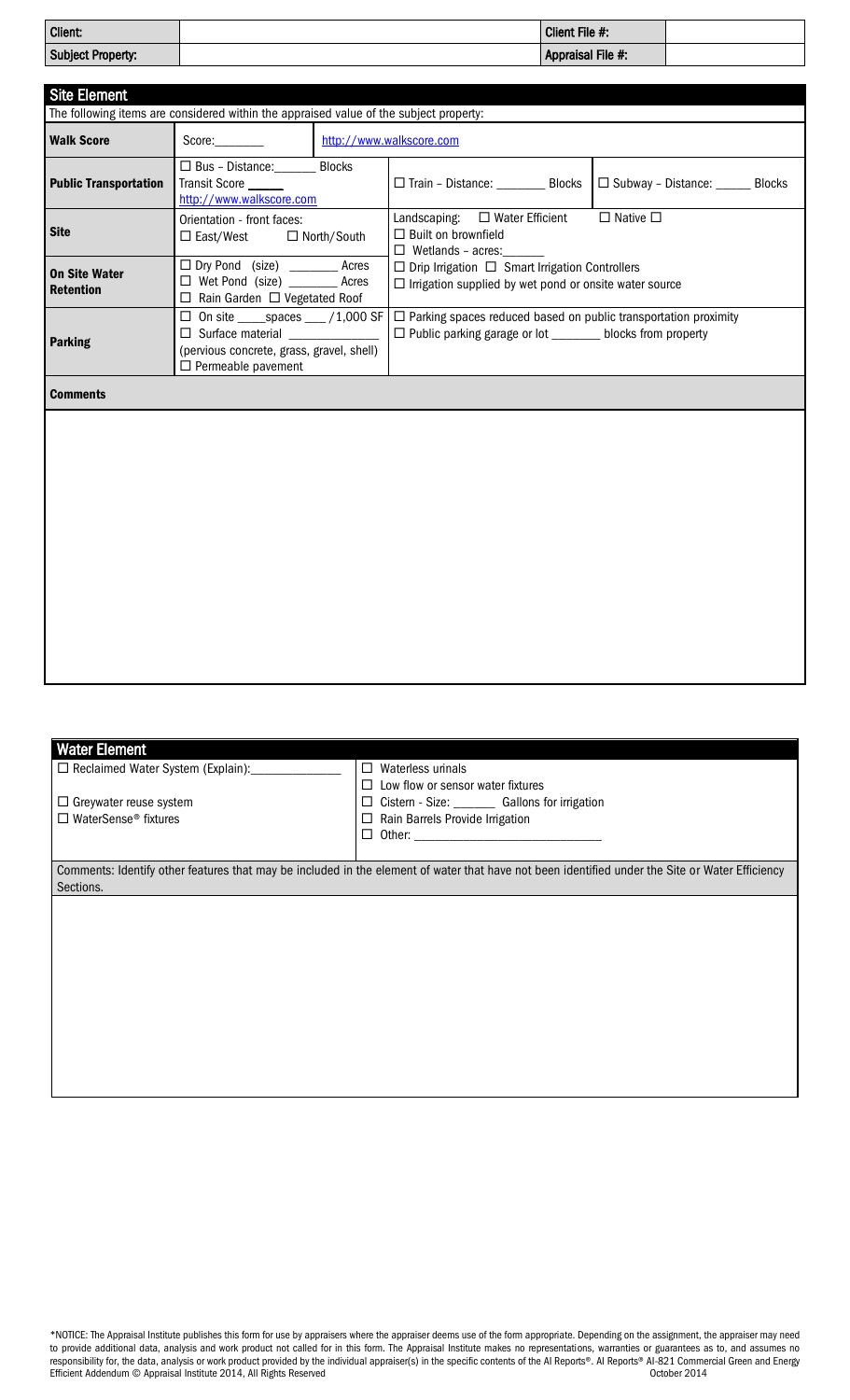| Client:                                                                                |                                                                                                                                                                          |                                                                                                      |                               |                                                                                                            |  |                               | Client File #:                                                                          |                   |  |                                                 |  |
|----------------------------------------------------------------------------------------|--------------------------------------------------------------------------------------------------------------------------------------------------------------------------|------------------------------------------------------------------------------------------------------|-------------------------------|------------------------------------------------------------------------------------------------------------|--|-------------------------------|-----------------------------------------------------------------------------------------|-------------------|--|-------------------------------------------------|--|
| <b>Subject Property:</b>                                                               |                                                                                                                                                                          |                                                                                                      |                               |                                                                                                            |  |                               | Appraisal File #:                                                                       |                   |  |                                                 |  |
|                                                                                        |                                                                                                                                                                          |                                                                                                      |                               |                                                                                                            |  |                               |                                                                                         |                   |  |                                                 |  |
| <b>Energy Element</b>                                                                  |                                                                                                                                                                          |                                                                                                      |                               |                                                                                                            |  |                               |                                                                                         |                   |  |                                                 |  |
| The following items are considered within the appraised value of the subject property: |                                                                                                                                                                          |                                                                                                      |                               |                                                                                                            |  |                               |                                                                                         |                   |  |                                                 |  |
| <b>Insulation</b>                                                                      |                                                                                                                                                                          | $\Box$ Fiberglass Blown-In $\Box$ Foam Insulation $\Box$ Cellulose $\Box$ Fiberglass Batt Insulation |                               |                                                                                                            |  |                               |                                                                                         |                   |  |                                                 |  |
|                                                                                        | R-Value: $\Box$ Walls _____ $\Box$ Ceiling _____ $\Box$ Floor_____                                                                                                       |                                                                                                      |                               |                                                                                                            |  |                               |                                                                                         |                   |  |                                                 |  |
| <b>Roof</b>                                                                            |                                                                                                                                                                          | Construction type: _______________________                                                           |                               |                                                                                                            |  |                               |                                                                                         |                   |  |                                                 |  |
|                                                                                        | $\Box$ Vegetated Roof $\Box$ Reflective Roof $\Box$ Other:                                                                                                               |                                                                                                      |                               |                                                                                                            |  |                               |                                                                                         |                   |  |                                                 |  |
| <b>Windows</b>                                                                         | $\square$ ENERGY                                                                                                                                                         | $\Box$ Low E<br>$\Box$ U-Value $\_\_$                                                                |                               | $\Box$ High Impact                                                                                         |  | $\Box$ Storm                  | $\Box$ Double Pane                                                                      | $\Box$ Glazed     |  | □ Solar Shades                                  |  |
|                                                                                        | <b>STAR®</b>                                                                                                                                                             |                                                                                                      |                               |                                                                                                            |  |                               | $\Box$ Triple Pane                                                                      |                   |  |                                                 |  |
| <b>Day Lighting</b>                                                                    | $\Box$ Skylights                                                                                                                                                         |                                                                                                      | $\Box$ Daylighting            |                                                                                                            |  |                               |                                                                                         |                   |  | $\square$ ENERGY STAR<br>Light Fixtures         |  |
|                                                                                        | $\#$ :<br>$\Box$ Solar Tubes                                                                                                                                             |                                                                                                      |                               | $\Box$ Daylighting -optimized fenestration design<br>$\Box$ Daylight-responsive electric lighting controls |  |                               |                                                                                         |                   |  | $\square$ LED Lighting                          |  |
|                                                                                        |                                                                                                                                                                          |                                                                                                      |                               |                                                                                                            |  |                               | $\Box$ Daylight-optimized interior design (such as furniture design, space planning and |                   |  | $\Box$ T-8 Florescent                           |  |
|                                                                                        |                                                                                                                                                                          |                                                                                                      | room surface finishes)        |                                                                                                            |  |                               |                                                                                         |                   |  | Lighting                                        |  |
| <b>Mechanicals</b>                                                                     | <b>ENERGY STAR®</b><br>Appliances:                                                                                                                                       |                                                                                                      | Water Heater:<br>$\Box$ Solar |                                                                                                            |  |                               | Other features: chillers, boilers, industrial type mechanicals                          |                   |  |                                                 |  |
| <b>HVAC (Describe</b>                                                                  | $\Box$ Dishwasher                                                                                                                                                        |                                                                                                      | $\Box$ Heat Pump              |                                                                                                            |  |                               |                                                                                         |                   |  |                                                 |  |
| in Comments Area)                                                                      | $\Box$ Refrigerator                                                                                                                                                      |                                                                                                      |                               | $\Box$ Tankless $\Box$ Coil                                                                                |  |                               |                                                                                         |                   |  |                                                 |  |
|                                                                                        | $\Box$ Office Equipment<br>$\Box$ Other                                                                                                                                  |                                                                                                      |                               | Size: ________ Gal.                                                                                        |  |                               |                                                                                         |                   |  |                                                 |  |
|                                                                                        |                                                                                                                                                                          |                                                                                                      | $\Box$ Heat Pump              |                                                                                                            |  |                               |                                                                                         |                   |  |                                                 |  |
|                                                                                        | $\Box$ High Efficiency HVAC<br><b>SEER:</b>                                                                                                                              |                                                                                                      | <b>Efficiency Rating:</b>     |                                                                                                            |  |                               |                                                                                         |                   |  |                                                 |  |
|                                                                                        | Efficiency Rating:____%                                                                                                                                                  |                                                                                                      | COP:                          |                                                                                                            |  | $\Box$ Thermostat/Controllers |                                                                                         |                   |  | □ Passive Solar Design<br>(Defined in Glossary) |  |
|                                                                                        | $\Box$ Other:__________________<br>AFUE* %<br>HSPF:_________                                                                                                             |                                                                                                      |                               |                                                                                                            |  |                               |                                                                                         |                   |  |                                                 |  |
|                                                                                        | *Annual Fuel-Utilization<br>SEER:________<br>Efficiency<br>EER: $\qquad$                                                                                                 |                                                                                                      |                               |                                                                                                            |  |                               |                                                                                         |                   |  |                                                 |  |
|                                                                                        |                                                                                                                                                                          |                                                                                                      |                               |                                                                                                            |  |                               |                                                                                         |                   |  |                                                 |  |
|                                                                                        | $\Box$ Programmable Thermostat<br>$\Box$ Radiant Floor Heat                                                                                                              |                                                                                                      |                               |                                                                                                            |  |                               |                                                                                         | $\Box$ Geothermal |  |                                                 |  |
| <b>Utility Costs</b>                                                                   | Average Annual Energy Cost: \$ _______ per kWh \$ ____ based on: _________________                                                                                       |                                                                                                      |                               |                                                                                                            |  |                               |                                                                                         |                   |  | (Utility Bills/I&E Statements)                  |  |
|                                                                                        |                                                                                                                                                                          |                                                                                                      |                               |                                                                                                            |  |                               |                                                                                         |                   |  |                                                 |  |
|                                                                                        | After Hours or weekend hours of use: ____________<br>$\Box$ Dashboards # ______<br>$\Box$ Daytime cleaning (reduces energy costs)                                        |                                                                                                      |                               |                                                                                                            |  |                               |                                                                                         |                   |  |                                                 |  |
|                                                                                        |                                                                                                                                                                          |                                                                                                      |                               |                                                                                                            |  |                               |                                                                                         |                   |  |                                                 |  |
| <b>Energy Audit</b>                                                                    | $\Box$ Energy Audit attached                                                                                                                                             |                                                                                                      |                               |                                                                                                            |  |                               |                                                                                         |                   |  |                                                 |  |
|                                                                                        | $\square$ No<br>Has an energy audit/rating been performed on the subject property? $\Box$ Yes<br>$\Box$ Unknown<br>If yes, comment on work completed as result of audit. |                                                                                                      |                               |                                                                                                            |  |                               |                                                                                         |                   |  |                                                 |  |
| <b>Comments</b><br>(Include source for<br>information provided<br>in this section)     | Information was provided by:                                                                                                                                             |                                                                                                      |                               |                                                                                                            |  |                               |                                                                                         |                   |  |                                                 |  |
|                                                                                        |                                                                                                                                                                          |                                                                                                      |                               |                                                                                                            |  |                               |                                                                                         |                   |  |                                                 |  |
| Attach documents or<br>reference source                                                |                                                                                                                                                                          |                                                                                                      |                               |                                                                                                            |  |                               |                                                                                         |                   |  |                                                 |  |
|                                                                                        |                                                                                                                                                                          |                                                                                                      |                               |                                                                                                            |  |                               |                                                                                         |                   |  |                                                 |  |
|                                                                                        |                                                                                                                                                                          |                                                                                                      |                               |                                                                                                            |  |                               |                                                                                         |                   |  |                                                 |  |
|                                                                                        |                                                                                                                                                                          |                                                                                                      |                               |                                                                                                            |  |                               |                                                                                         |                   |  |                                                 |  |

| Indoor Air Quality Element                                                                                                                           |                               |
|------------------------------------------------------------------------------------------------------------------------------------------------------|-------------------------------|
| □ Energy Recovery Ventilator Unit or Whole Building Ventilation System                                                                               | $\Box$ Non Toxic Pest Control |
| $\Box$ Other:                                                                                                                                        | $\Box$ Co2 sensors            |
| Comments: Describe additional features implemented that would affect the indoor air quality. Indoor air quality can be affected by building material |                               |
| choices as well as items listed herein. (See Rating Worksheet for items identified in this category)                                                 |                               |

\*NOTICE: The Appraisal Institute publishes this form for use by appraisers where the appraiser deems use of the form appropriate. Depending on the assignment, the appraiser may need to provide additional data, analysis and work product not called for in this form. The Appraisal Institute makes no representations, warranties or guarantees as to, and assumes no responsibility for, the data, analysis or work product provided by the individual appraiser(s) in the specific contents of the AI Reports®. AI Reports® AI-821 Commercial Green and Energy Efficient Addendum © Appraisal Institute 2014, All Rights Reserved **October 2014 October 2014**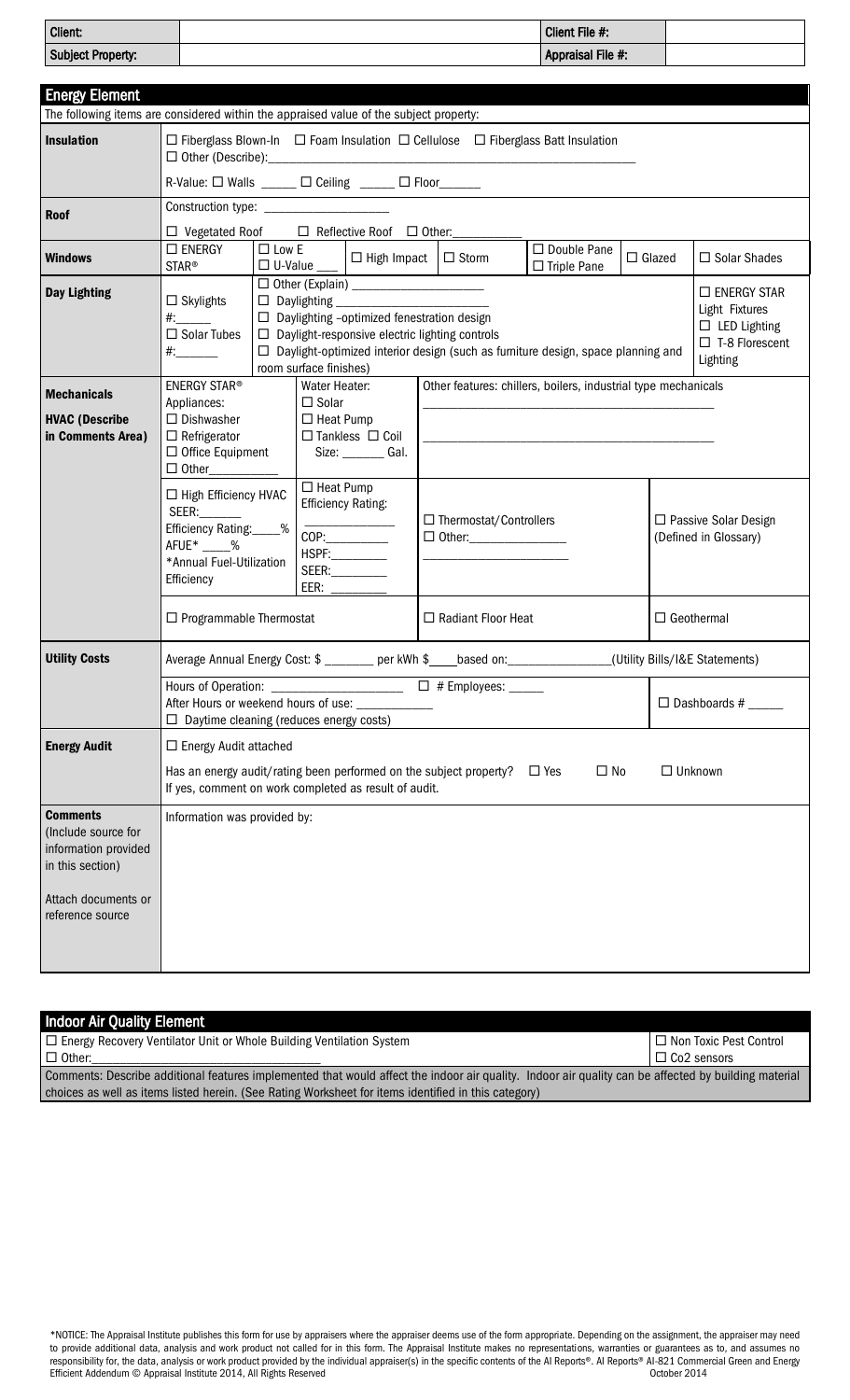| Client:                  | Client File #:    |  |
|--------------------------|-------------------|--|
| <b>Subject Property:</b> | Appraisal File #: |  |

| <b>Maintenance &amp; Operations Element</b>                     |                                                                            |                                                                                                                                                   |
|-----------------------------------------------------------------|----------------------------------------------------------------------------|---------------------------------------------------------------------------------------------------------------------------------------------------|
| $\Box$ Operations & Maintenance Manual $\Box$ Demountable Walls |                                                                            | $\Box$ Other                                                                                                                                      |
| $\Box$ Staff Training Program                                   | Daytime cleaning (reduces energy costs)                                    | Management has Green Training<br>⊔                                                                                                                |
| Commissioning                                                   | $\Box$ Post Occupancy Commissioning $\Box$ Date of PO Commissioning $\Box$ |                                                                                                                                                   |
|                                                                 |                                                                            | Note: Certifications for certain standards, such as USGBC's LEED EB O&M, are valid for a limited time. In order to maintain that particular       |
|                                                                 |                                                                            | certification, the building must be reassessed every five years to determine whether it meets the then-current certification standards. It is     |
|                                                                 | essential to verify that a building's certification is valid.              |                                                                                                                                                   |
| Comments:                                                       |                                                                            |                                                                                                                                                   |
|                                                                 |                                                                            | Note: The information provided on the operations and maintenance reflects details provided by others. Appraisers typically do not have sufficient |

detail to judge the operations and maintenance of the whole building as a system. Buildings that have been commissioned on a regular basis should have commissioning reports that provide operations and maintenance details by a qualified professional.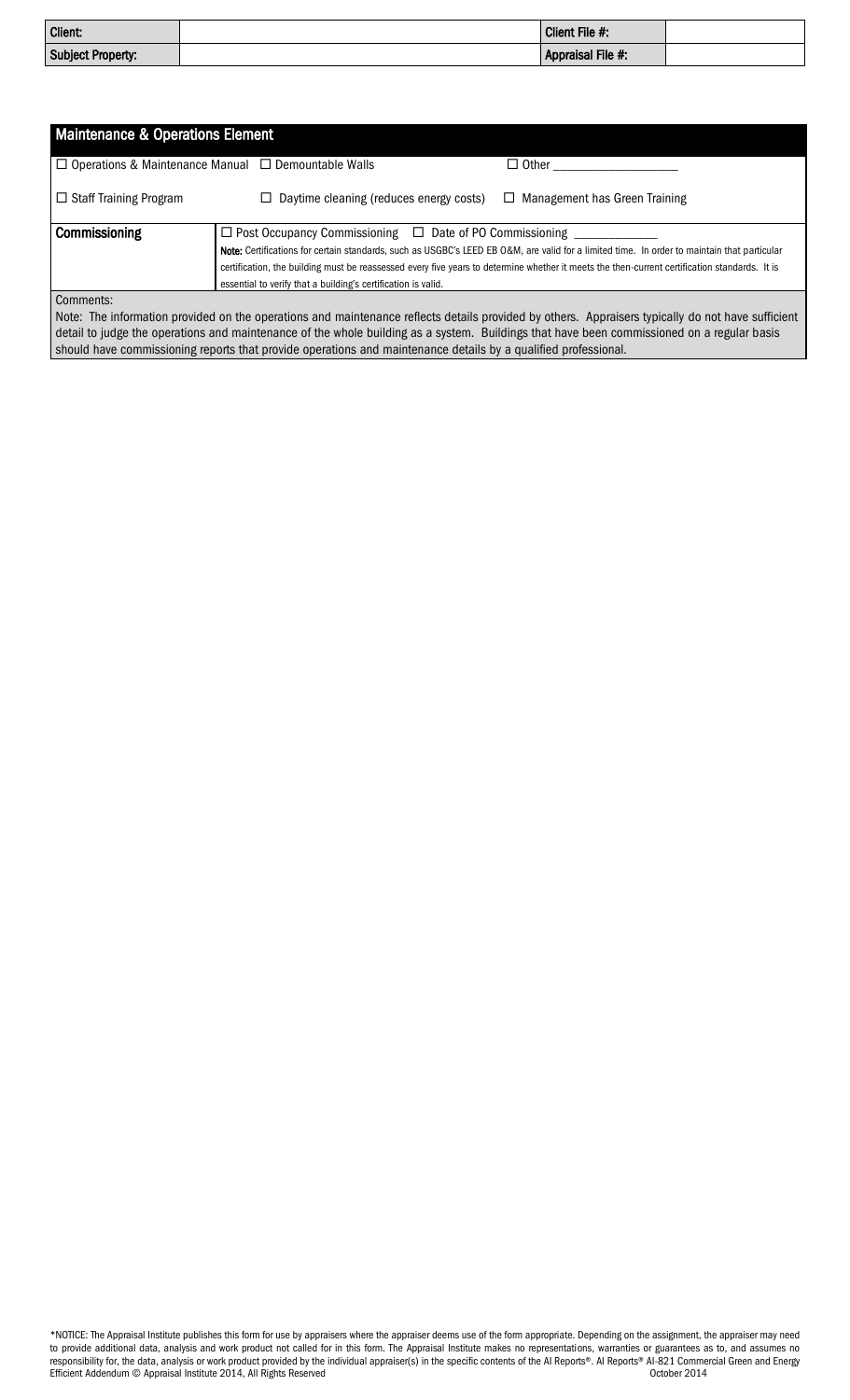| Client:           | Client File #:    |  |
|-------------------|-------------------|--|
| Subject Property: | Appraisal File #: |  |
|                   |                   |  |

|                                                                                    | <b>Commercial/Industrial Solar Worksheet</b>                                                            |                                                                              |                                                  |                  |  |                                                 |                        |
|------------------------------------------------------------------------------------|---------------------------------------------------------------------------------------------------------|------------------------------------------------------------------------------|--------------------------------------------------|------------------|--|-------------------------------------------------|------------------------|
| <b>Property Address or ID:</b>                                                     | Date of value:                                                                                          |                                                                              | Appraiser:                                       |                  |  |                                                 |                        |
| Zip Code:                                                                          |                                                                                                         |                                                                              |                                                  |                  |  |                                                 |                        |
| The worksheet inputs accommodate the PV Value® tool.                               |                                                                                                         | http://pvvalue.com                                                           |                                                  |                  |  |                                                 |                        |
| Solar Electric (PV)                                                                |                                                                                                         |                                                                              | PV Array #1 PV Array #2                          |                  |  | PV Array #3 PV Array #4 PV Array #5 PV Array #6 |                        |
| Leased or owned *                                                                  |                                                                                                         |                                                                              |                                                  |                  |  |                                                 |                        |
| Years remaining on lease                                                           |                                                                                                         |                                                                              |                                                  |                  |  |                                                 |                        |
| Initial net cost if owned                                                          |                                                                                                         |                                                                              | Provide total cost for all arrays                |                  |  |                                                 |                        |
| Current net cost                                                                   |                                                                                                         | Provide total cost for all arrays                                            |                                                  |                  |  |                                                 |                        |
| <b>RECs (Renewable Energy Credits)</b>                                             | \$ per megawatt hr.:                                                                                    |                                                                              |                                                  |                  |  |                                                 |                        |
| Real property tax for solar PV<br>system                                           |                                                                                                         | Solar PV is exempt from real property taxes in some states                   |                                                  |                  |  |                                                 |                        |
| System size in watts (DC watts @STC)                                               |                                                                                                         |                                                                              |                                                  |                  |  |                                                 |                        |
| Array type                                                                         |                                                                                                         |                                                                              |                                                  |                  |  |                                                 |                        |
| Array tilt                                                                         |                                                                                                         |                                                                              |                                                  |                  |  |                                                 |                        |
| Array Azimuth                                                                      |                                                                                                         |                                                                              |                                                  |                  |  |                                                 |                        |
| Azimuth tool can be found at the following link:                                   |                                                                                                         |                                                                              | http://tools.solmetric.com/Tools/roofazimuthtool |                  |  |                                                 |                        |
| Age of panels                                                                      |                                                                                                         |                                                                              |                                                  |                  |  |                                                 |                        |
| Energy production kWh per array or<br>total in first cell                          | Total production for all<br>kWh<br>arrays                                                               |                                                                              |                                                  |                  |  |                                                 |                        |
| Source for production                                                              |                                                                                                         |                                                                              |                                                  |                  |  |                                                 |                        |
| Location (roof, ground, etc.)                                                      |                                                                                                         |                                                                              |                                                  |                  |  |                                                 |                        |
| Type of mount                                                                      |                                                                                                         |                                                                              |                                                  |                  |  |                                                 |                        |
| Warranty term on PV                                                                |                                                                                                         |                                                                              |                                                  |                  |  |                                                 |                        |
| PV panel brand name                                                                |                                                                                                         |                                                                              |                                                  |                  |  |                                                 |                        |
| Is PV company still in business?                                                   |                                                                                                         |                                                                              |                                                  |                  |  |                                                 |                        |
| Number of inverters                                                                |                                                                                                         |                                                                              |                                                  |                  |  |                                                 |                        |
| Age of inverter(s)                                                                 |                                                                                                         |                                                                              |                                                  |                  |  |                                                 |                        |
| Warranty term on inverter                                                          | Years total:                                                                                            |                                                                              |                                                  | Years remaining: |  |                                                 |                        |
| Is inverter company still in<br>business?                                          |                                                                                                         | Company name:                                                                |                                                  |                  |  |                                                 |                        |
| Utility company name                                                               |                                                                                                         |                                                                              | kWh \$/charged by utility company:               |                  |  |                                                 | \$0.00                 |
| <b>Evidence of shading</b>                                                         |                                                                                                         |                                                                              |                                                  |                  |  |                                                 |                        |
| Evidence of deterioration                                                          |                                                                                                         |                                                                              |                                                  |                  |  |                                                 |                        |
| Is there a battery backup system?                                                  |                                                                                                         |                                                                              |                                                  |                  |  |                                                 |                        |
| Does the system include lightning protection on both sides of the<br>inverter?     |                                                                                                         |                                                                              |                                                  |                  |  |                                                 |                        |
| <b>Documents Reviewed</b>                                                          |                                                                                                         |                                                                              |                                                  |                  |  |                                                 | Reviewed? In Workfile? |
| Load analysis                                                                      |                                                                                                         |                                                                              |                                                  |                  |  |                                                 |                        |
| <b>Shade analysis</b>                                                              |                                                                                                         |                                                                              |                                                  |                  |  |                                                 |                        |
| <b>Commissioning form</b>                                                          |                                                                                                         |                                                                              |                                                  |                  |  |                                                 |                        |
| Solar installer financial payback analysis                                         |                                                                                                         |                                                                              |                                                  |                  |  |                                                 |                        |
| <b>Warranty terms for inverter</b>                                                 |                                                                                                         |                                                                              |                                                  |                  |  |                                                 |                        |
| Warranty terms for solar PV including parts and labor                              |                                                                                                         |                                                                              |                                                  |                  |  |                                                 |                        |
| Solar PV output monitoring, alert, response, and repair process timing             |                                                                                                         |                                                                              |                                                  |                  |  |                                                 |                        |
| If leased, obtain copy of lease and provide terms in comment section below         |                                                                                                         |                                                                              |                                                  |                  |  |                                                 |                        |
| Comments:                                                                          |                                                                                                         |                                                                              |                                                  |                  |  |                                                 |                        |
| <b>Roof considerations:</b>                                                        | Was the roof warranty voided by the PV installation? If the PV installer does not work with the roofing |                                                                              |                                                  |                  |  |                                                 |                        |
| company to ensure that the roof warranty is not voided, additional risk may apply. |                                                                                                         |                                                                              |                                                  |                  |  |                                                 |                        |
| Remaining roof life considerations:                                                | If the remaining roof life is less than the remaining panel warranty, then an adjustment may need       |                                                                              |                                                  |                  |  |                                                 |                        |
|                                                                                    |                                                                                                         | to be made to account for removal and re-installation of the rooftop system. |                                                  |                  |  |                                                 |                        |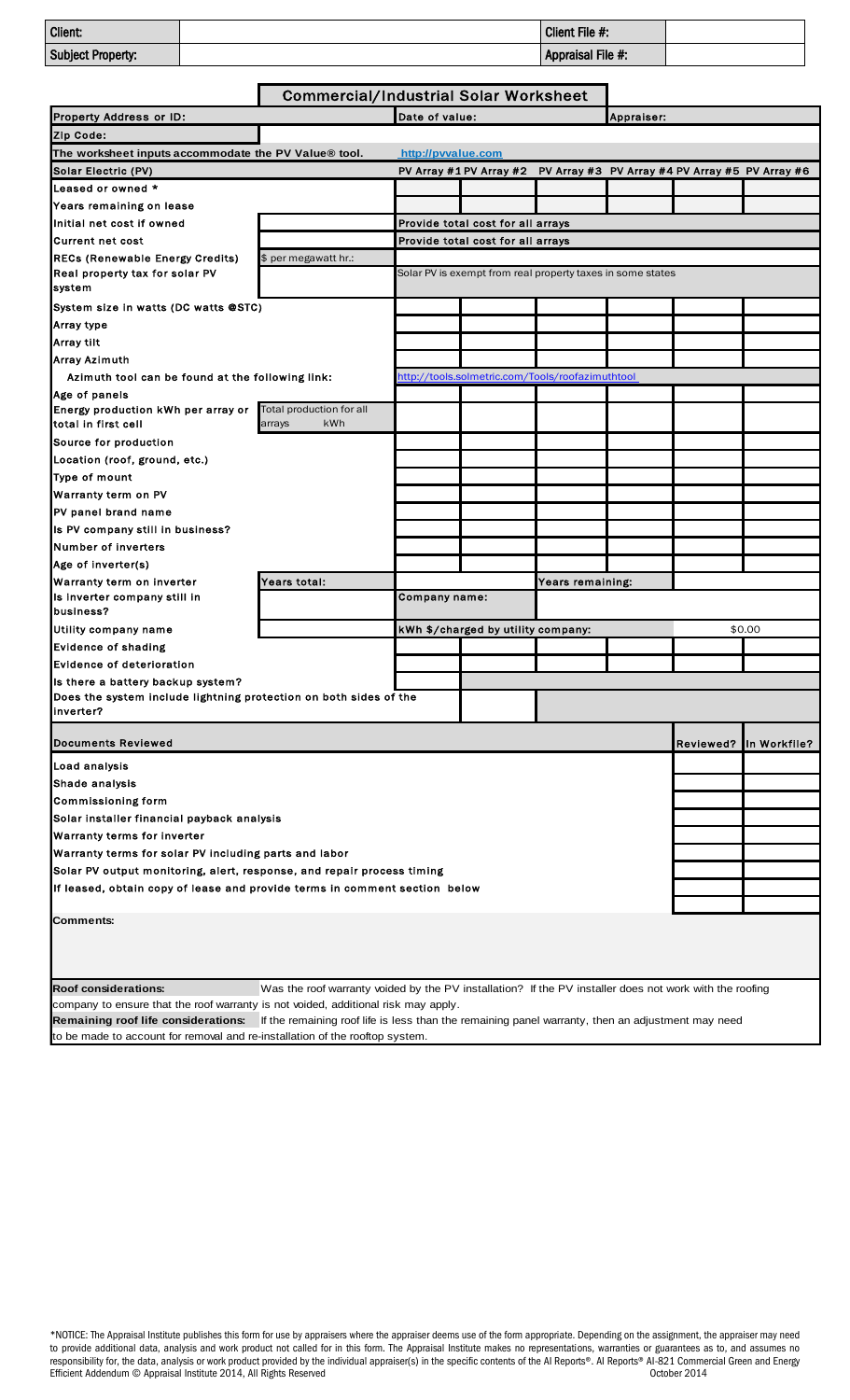| Client:           | Client File #:    |  |
|-------------------|-------------------|--|
| Subject Property: | Appraisal File #: |  |

|                                                                                                                                        | Incentives - Amount of Incentive and Terms                                                              |
|----------------------------------------------------------------------------------------------------------------------------------------|---------------------------------------------------------------------------------------------------------|
|                                                                                                                                        | The following items are considered within the appraised value of the subject property:                  |
| Federal                                                                                                                                |                                                                                                         |
| <b>State</b>                                                                                                                           |                                                                                                         |
| Local                                                                                                                                  | Note: Tax abatements are available in some areas and make a significant contribution to lower expenses. |
| <b>Source</b><br>(For example<br>www.dsireusa.org)                                                                                     |                                                                                                         |
| <b>Comments</b><br>Incentives offset cost<br>and should be<br>reported in the cost<br>approach section of<br>the report.<br>Incentives |                                                                                                         |
| Completed by:                                                                                                                          | Title: <u>___________________________________</u><br>Date: 1                                            |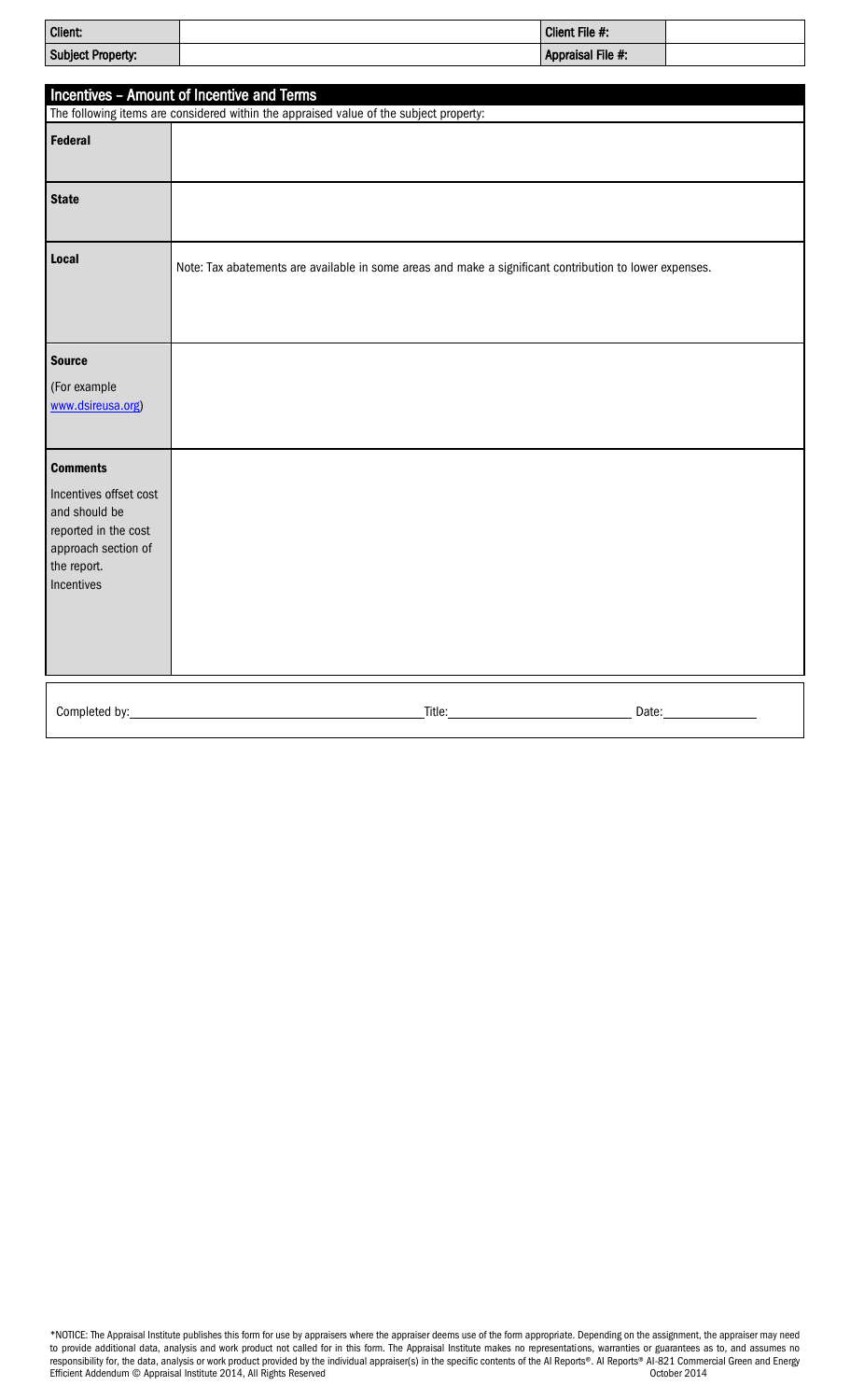| <b>Client:</b>           | Client File #:    |  |
|--------------------------|-------------------|--|
| <b>Subject Property:</b> | Appraisal File #: |  |

# Commercial Addendum Glossary

Building Envelope: The building envelope is everything that separates the building's interior from the exterior. This includes the foundation, exterior walls, roof, doors and windows.

Energy Recovery Ventilation System: Often called Heat Recovery Ventilators (HRV). These systems replenish the indoor air without wasting all the energy already used to heat the indoor air. In some climates, these systems are also used to handle water vapor in the incoming air.

Earth Advantage Commercial: Earth Advantage Commercial is a green building certification program for small commercial buildings.<http://www.earthadvantage.org/commercial/> Note: This program does not require energy modeling.

ENERGY STAR®: Energy Star, sponsored by the EPA, rates buildings based on their energy use relative to buildings of similar vintage, design, construction, use and occupancy. Through ENERGY STAR, the nation's most energy efficient buildings can earn ENERGY STAR certification <http://www.energystar.gov/buildings/about-us> Note: The program claims of 35% lower energy costs is not a basis for adjustment in an appraisal. The appraiser must evaluate the efficiency and develop appropriate adjustments using acceptable appraisal methodology.

- [Portfolio Manager:](http://www.energystar.gov/buildings/facility-owners-and-managers/existing-buildings/use-portfolio-manager) EPA's online energy management and tracking tool calculates 1 100 ENERGY STAR scores for eligible commercial and institutional buildings, such as K-12 schools, office buildings, and many others. Portfolio Manager also allows you to track improvements over time, compare similar buildings within a portfolio, generate reports, and quantify greenhouse gas emissions.
- [Target Finder:](http://www.energystar.gov/buildings/service-providers/design/step-step-process/evaluate-target/epa’s-target-finder-calculator) This tool is similar to Portfolio Manager, except it's used to estimate performance. By entering the estimated energy use of a commercial building design or renovation project, you can project its future 1 - 100 ENERGY STAR score.
- [Energy Performance Indicators \(EPIs\):](http://www.energystar.gov/buildings/facility-owners-and-managers/industrial-plants/measure-track-and-benchmark/energy-star-energy) Available for 11 different types of industrial or manufacturing plants, EPIs enable energy managers and corporate executives to evaluate the energy efficiency of their plants relative to others in their industry.

National Green Building Standard (NGBS): NGBS is an ANSI-approved green building rating system and part of the International Code Council's (ICC) International Codes (I-Codes). The NGBS provides practices for the design, construction, operation, and certification of new and existing residential buildings, including single family homes and multifamily buildings. Home Innovation Research Labs is the national Adopting Entity and certification agency for the NGBS. [www.homeinnovation.com/green](http://www.homeinnovation.com/green)

Green Globes<sup>®</sup>: Green Globes is an online green building rating and certification tool that is primarily used in Canada and the USA. [http://www.greenglobes.com](http://www.greenglobes.com/) 

- New Construction/Significant Renovations
- Commercial Interiors (i.e. Office Fit-ups)

Ea

Existing Buildings (offices, multi-residential, retail, health care, light industrial)

Geothermal: A geothermal heat pump uses the constant below ground temperature of soil or water to heat and cool the building. <http://energy.gov/energysaver/articles/geothermal-heat-pumps>

LEED®: Leadership in Energy and Environmental Design is a green building rating system sponsored by the United States Green Building Council (USGBC). LEED provides building owners and operators with a framework measurable green building design, construction, operations and maintenance solutions. <http://www.usgbc.org/DisplayPage.aspx?CMSPageID=1988>

- LEED for Building Design and Construction (LEED BD+C) rating systems
- LEED for Interior Design and Construction (LEED ID+C) rating systems
- LEED For Existing Buildings: Operations and Maintenance (LEED EB: O+M) rating systems

Life Cycle Assessment (LCA): LCA is a technique to assess the environmental aspects and potential impacts associated with a product, process, or service, by:

- Compiling an inventory of relevant energy and material inputs and environmental releases
- Evaluating the potential environmental impacts associated with identified inputs and releases
- Interpreting the results to help you make a more informed decision Source:<http://www.epa.gov/nrmrl/std/lca/lca.html>

Passive Solar: Passive solar is technology for using sunlight to light and heat buildings with no circulating fluid or energy conversion system.<http://rredc.nrel.gov/solar/glossary> A complete passive solar building design has the following five elements: (1) aperture (collector) (2) absorber (3) thermal mass (4) distribution (5) control. <http://www.nrel.gov/docs/fy01osti/27954.pdf>

SEER: Seasonal energy efficiency ratio - The higher the SEER rating, the more energy efficient the equipment is. A higher SEER can result in lower energy costs. http://www.energystar.gov/index.cfm?c=tax\_credits.tx\_definitions&dts=ssps,mcs,seer.eer .

Water Sense: EPA released it[s Final Version 1.1 WaterSense New Home Specification.](http://www.epa.gov/watersense/docs/home_finalspec508.pdf) This specification will be effective January 1, 2013 and establishes the criteria for new homes labeled under the WaterSense program and is applicable to newly constructed single-family and multi-family homes. [http://www.epa.gov/watersense/new\\_homes/homes\\_final.html](http://www.epa.gov/watersense/new_homes/homes_final.html)

Water Heaters: Solar, Heat Pump, Tankless On Demand or Tankless Coil water heaters are described at the following location: [http://energy.gov/energysaver/articles/solar-water-heaters.](http://energy.gov/energysaver/articles/solar-water-heaters)

WaterSense has developed WaterSense at Work, a compilation of water-efficiency best management practices, to help commercial and institutional facilities understand and better manage their water use, help facilities establish an effective water management program and identify projects and practices that can reduce facility water use. <http://www.epa.gov/watersense/commercial/bmps.html>

\*NOTICE: The Appraisal Institute publishes this form for use by appraisers where the appraiser deems use of the form appropriate. Depending on the assignment, the appraiser may need to provide additional data, analysis and work product not called for in this form. The Appraisal Institute makes no representations, warranties or guarantees as to, and assumes no responsibility for, the data, analysis or work product provided by the individual appraiser(s) in the specific contents of the AI Reports®. AI Reports® AI-821 Commercial Green and Energy Efficient Addendum © Appraisal Institute 2014, All Rights Reserved **October 2014** Corporation Control Reserved October 2014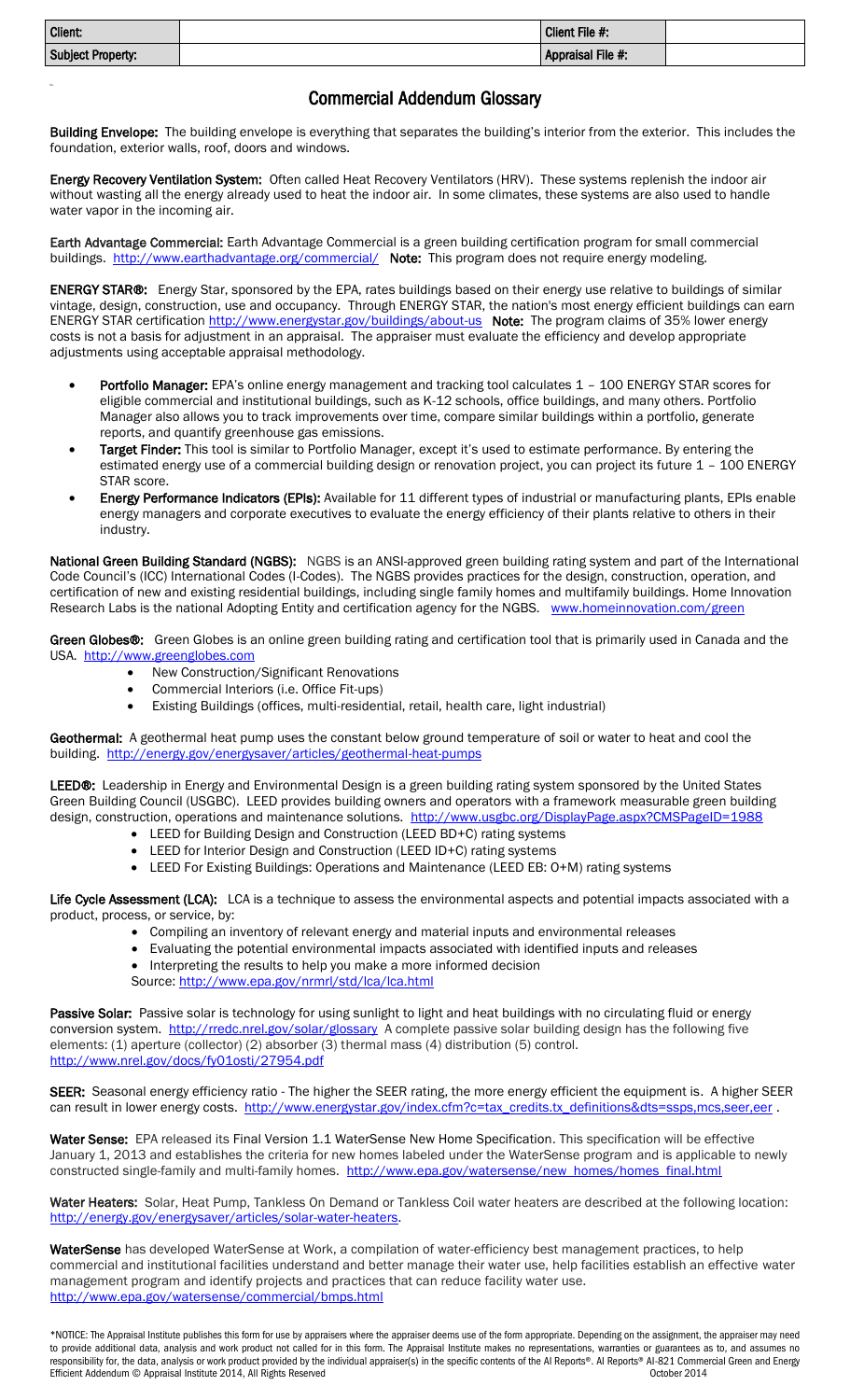| <b>Client:</b>           | Client File #:    |  |
|--------------------------|-------------------|--|
| <b>Subject Property:</b> | Appraisal File #: |  |

Whole Building Ventilation System: A whole building ventilation system assists in a controlled movement of air in tight envelope construction and may include air-purifying systems. Whole building ventilation equipment is often a part of the forced air heating or cooling systems.